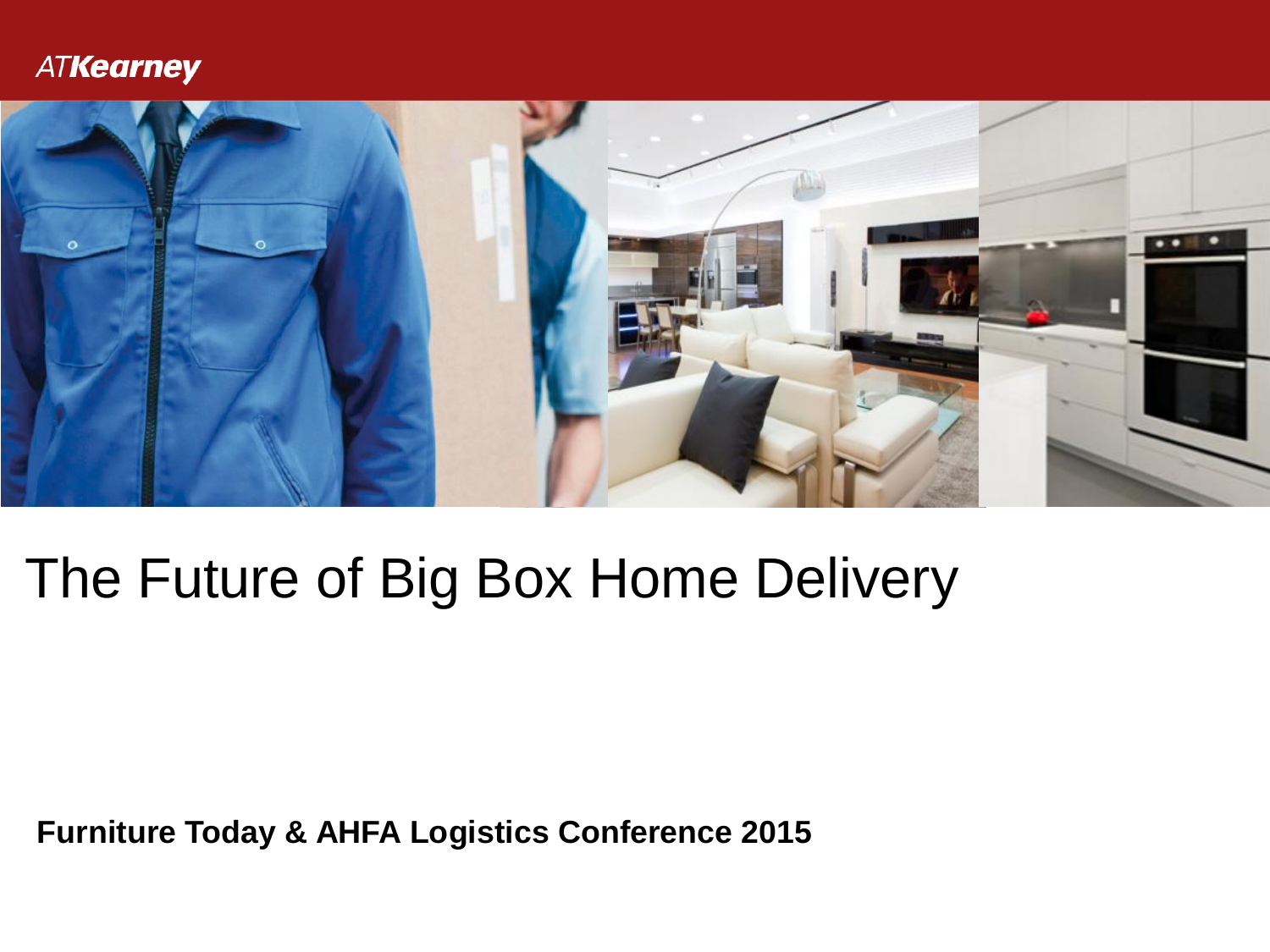# **Agenda**

# ■**Future market outlook**

- Trends and growth forecast
- Opportunities through the voice of the customer and consumer

# ■**Current value chain state –barriers to future promise**

- Provider/3PL Industry Structure
- Structural Impasse Today
- **National integrator – a breakthrough model?**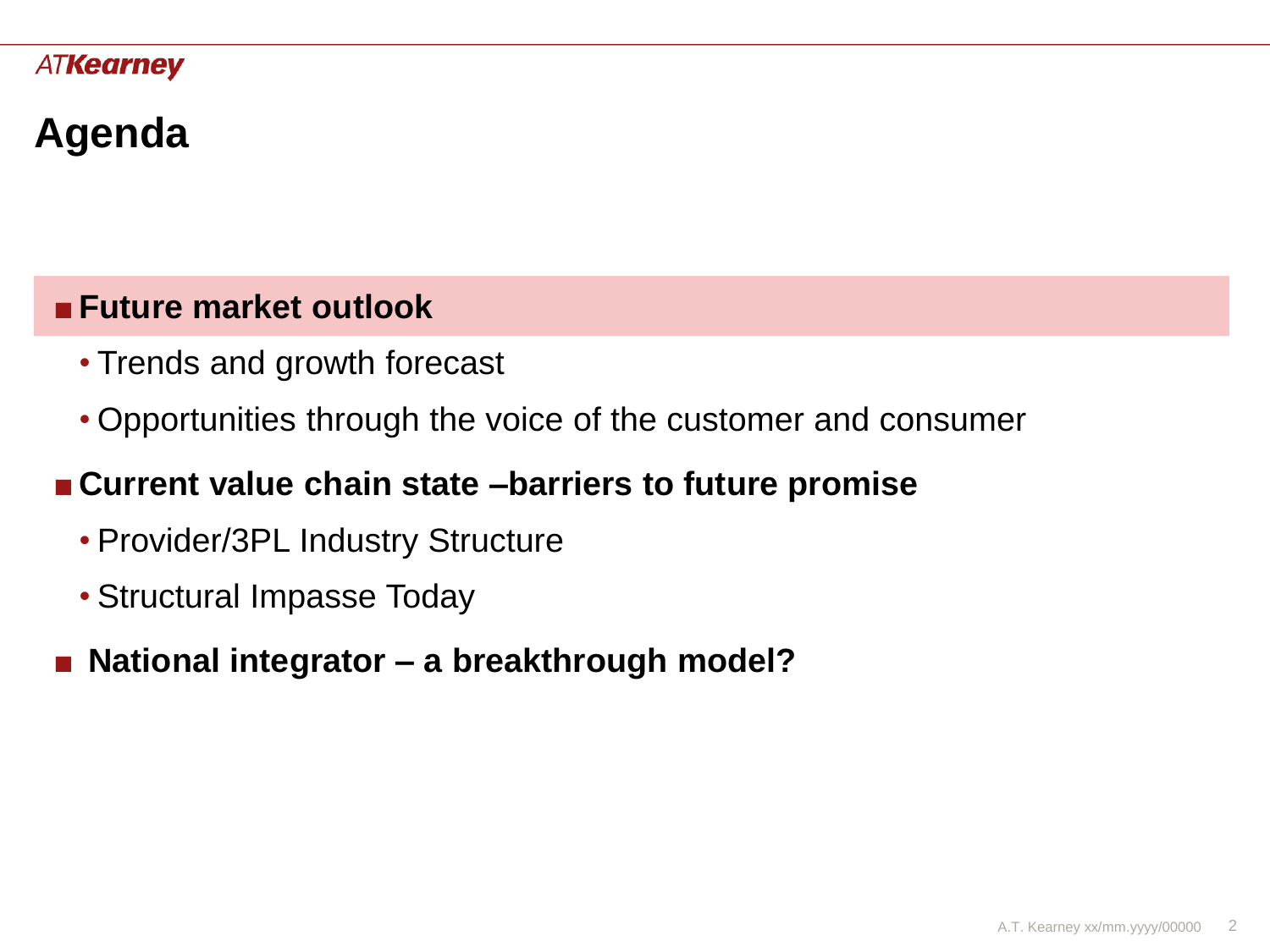# Big box delivery is an \$8B industry experiencing growth across all segments; ~6% CAGR for Furniture

### **Delivery Category Growth Insights**

| Category                          | <b>\$ CAGR</b><br>$(2012 - 2017)$ | <b>Growth Drivers / Key Insights</b>                                                                                                                                                                                                                     |
|-----------------------------------|-----------------------------------|----------------------------------------------------------------------------------------------------------------------------------------------------------------------------------------------------------------------------------------------------------|
| <b>Furniture</b>                  | 6.2%                              | • Unit sales forecasted to grow 2% driven by<br>housing starts<br>Channel switching driving an additional 2%<br>- e-commerce growth (8% today) growing<br>10% driving increased line-haul revenue<br><b>Estimated 39-42MM units delivered in</b><br>2014 |
| <b>Major</b><br><b>Appliances</b> | 6.5%                              | • Unit shipments are forecasted to grow 4%                                                                                                                                                                                                               |
|                                   |                                   | • Overall TV unit shipments growing only 1%                                                                                                                                                                                                              |
|                                   | 13.0%                             | Yet, unit delivery growth is growing by 8%<br>as customer trade up to 40" and larger TVs<br>which shift from parcel to LFHD                                                                                                                              |
| Large<br><b>TVs</b>               |                                   | Channel switching to ecommerce accounts<br>$\bullet$<br>for the remaining 3% and driving increased<br>line haul revenue                                                                                                                                  |
| <b>Other</b>                      | 6.8%                              | • Sales in the home improvement category is<br>increasing 7% YoY as housing starts<br>accelerate and housing prices move up                                                                                                                              |

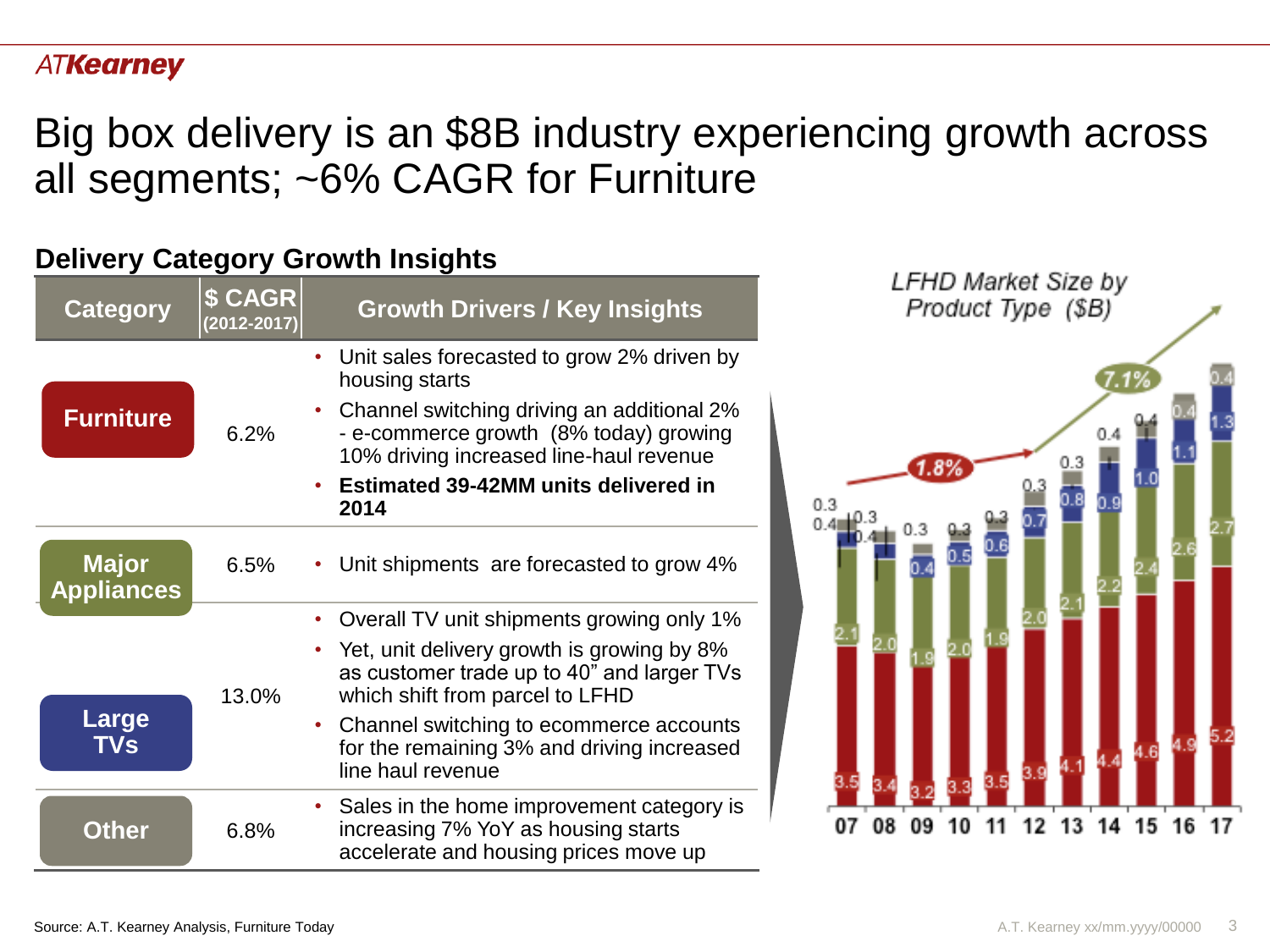# Growth driven by positive market headwinds

# **Major Trends in US Retail Market**

| <b>Major Trends</b>                 |                                                              | <b>Implications on Home Delivery Needs</b>                                                             |  |  |
|-------------------------------------|--------------------------------------------------------------|--------------------------------------------------------------------------------------------------------|--|--|
| <b>Online</b><br><b>Migration</b>   | Rapid growth of<br>online / omni-channel                     | • Direct to consumer shipping<br>similar to the parcel space                                           |  |  |
| <b>Retail</b><br><b>Omnichannel</b> | Retailer's<br>omni-channel transformation                    | • Smaller stores and more<br>showrooming<br>• Direct to consumer delivery                              |  |  |
|                                     | <b>More and Bigger Products</b>                              | • SKU proliferation; larger (e.g., 60" TV)<br>People buying more units per home<br>(e.g., TVs, fridge) |  |  |
| <b>Demographics</b>                 | <b>Bifurcation of population to</b><br>millennials & boomers | • Boomers and Millennials both<br>looking for more services<br>• Demand convenience, speed             |  |  |
|                                     | <b>Urbanization</b>                                          | • Stores reducing inventory<br>• People living in cities                                               |  |  |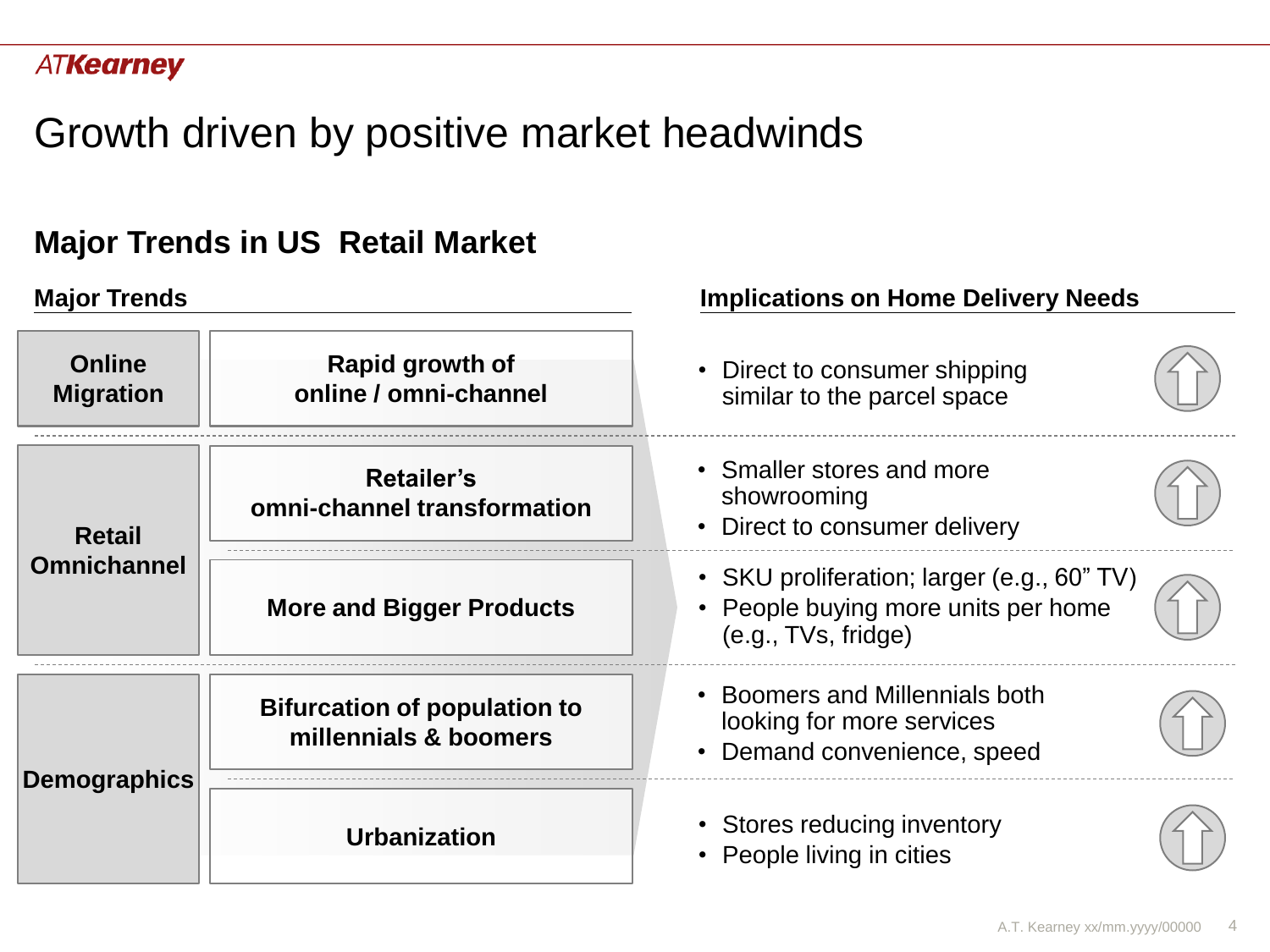# Omni-channel retailing growth is the biggest driver for big box last mile demand



#### **Retailers are**

- **Reconfiguring their network** (slow-movers more centralized and fast movers more forward deployed)
- Continued increase in **show-rooming**
- Many large retailers starting **Same Day** optionse.g. Fulfill from Store, Fulfill from urban DC

**Direct Effect on Last Mile**

**Key driver of last mile growth**

**Significant growth for line-haul / integrated delivery** (DC to home 1-5 day orders); we estimate line haul will see ~2X more growth vs. pure LM

#### **Indirect Effect on Last Mile**

Rising consumer expectations: from *cost vs. service* to *cost and service* (Amazon effect)

Increased demand from retailers on end-to-end visibility and service (including LM)

Potential for co-mingling medium format parcel orders (Same Day deliveries outside of UPS/FedEx network)

Migration of small format technology innovations (route optimization, tracking, agent-based network coordination – e.g. Shutl, Google Express)

Large OEMs looking to sell direct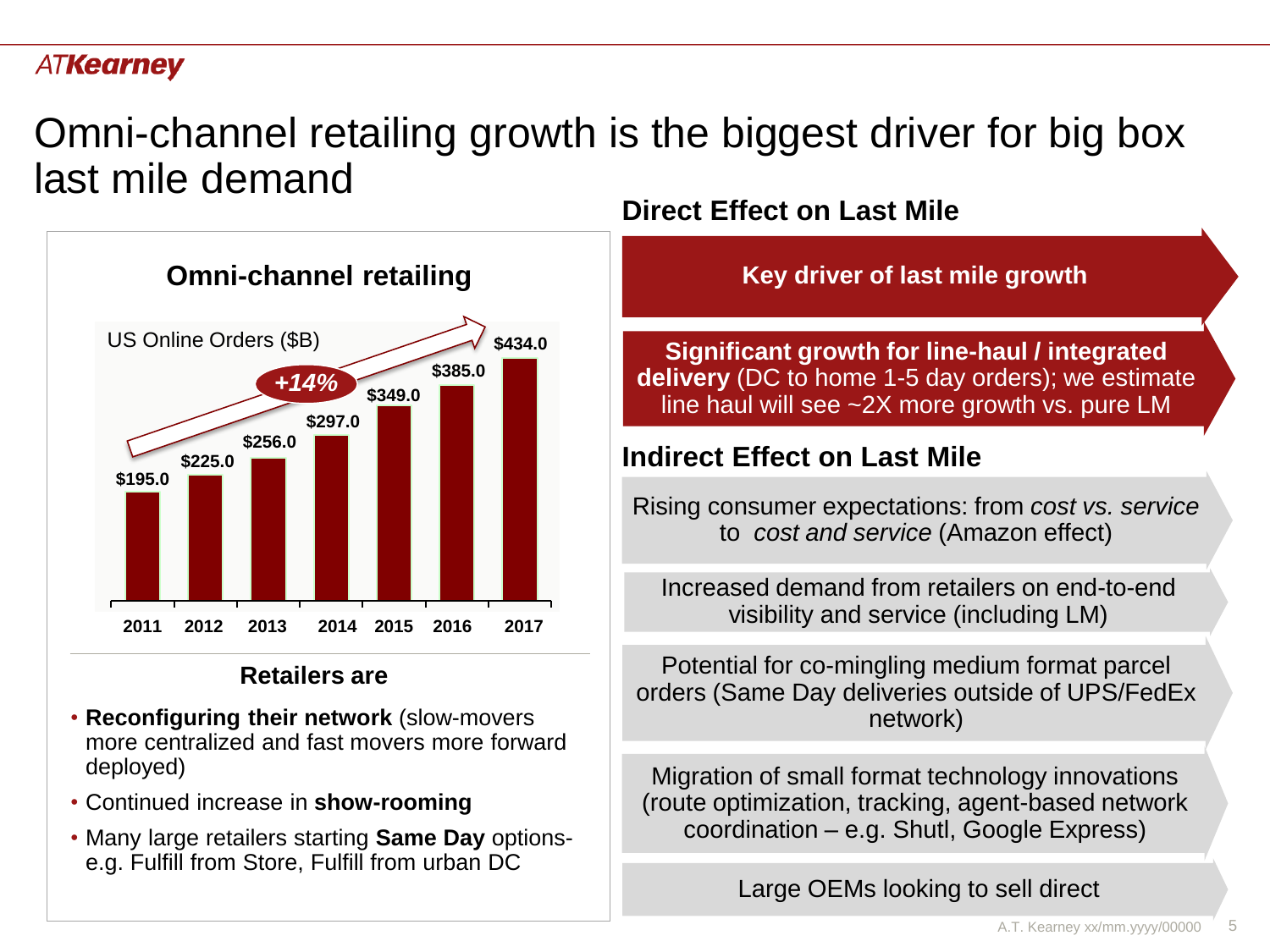# Consumer expectations are also rising

### **Growing End-Customer Expectations**

| <b>Product/Service</b><br><b>Attribute</b> |  | <b>Emerging Consumer Expectations for Furniture Delivery</b>                                                             |
|--------------------------------------------|--|--------------------------------------------------------------------------------------------------------------------------|
| <b>Day Definite</b>                        |  | 1. Expect absolute day, not ranges<br>2. 2-3 day lead time preferred not yet expected (not as critical for<br>Furniture) |
| <b>Time Definite</b>                       |  | 1. "Leave it there" – end of day<br>2. "I need to be there" $-$ 2 hour window                                            |
| <b>Value Added</b><br><b>Services</b>      |  | 1. Want more DIFM / installation services – make my life easier<br>2. Do not want to pay more for it                     |
| <b>Visibility</b>                          |  | 1. Expect visibility and tracking every minute from any device<br>2. Human interaction when needed                       |
| <b>Pricing</b>                             |  | 1. Free delivery is becoming the norm (in-home install can be extra)<br>2. Expect to pay for "get it now"                |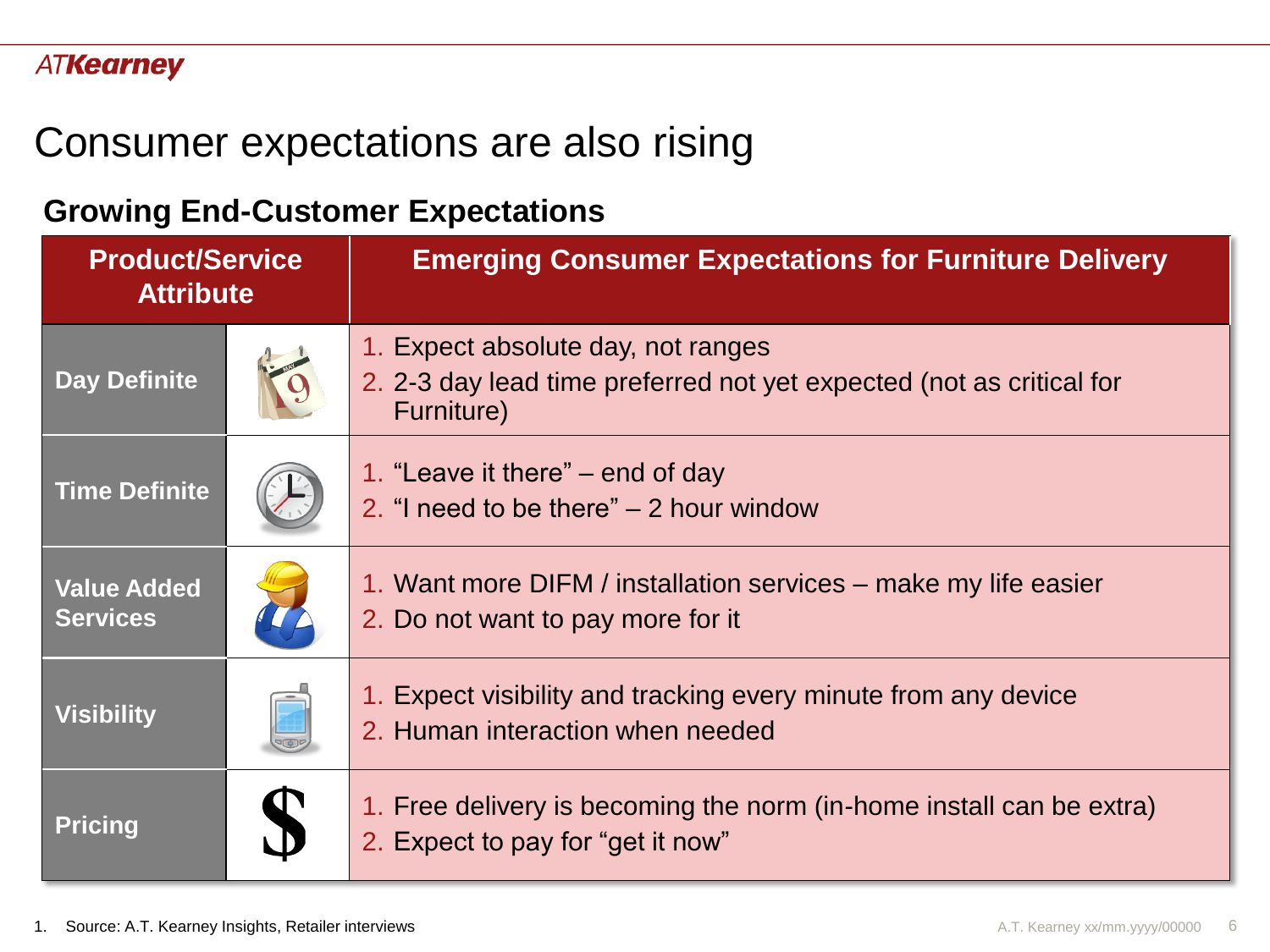Average 1 piece white-

# Home delivery industry today falling short of expectations



Source: A.T. Kearney analysis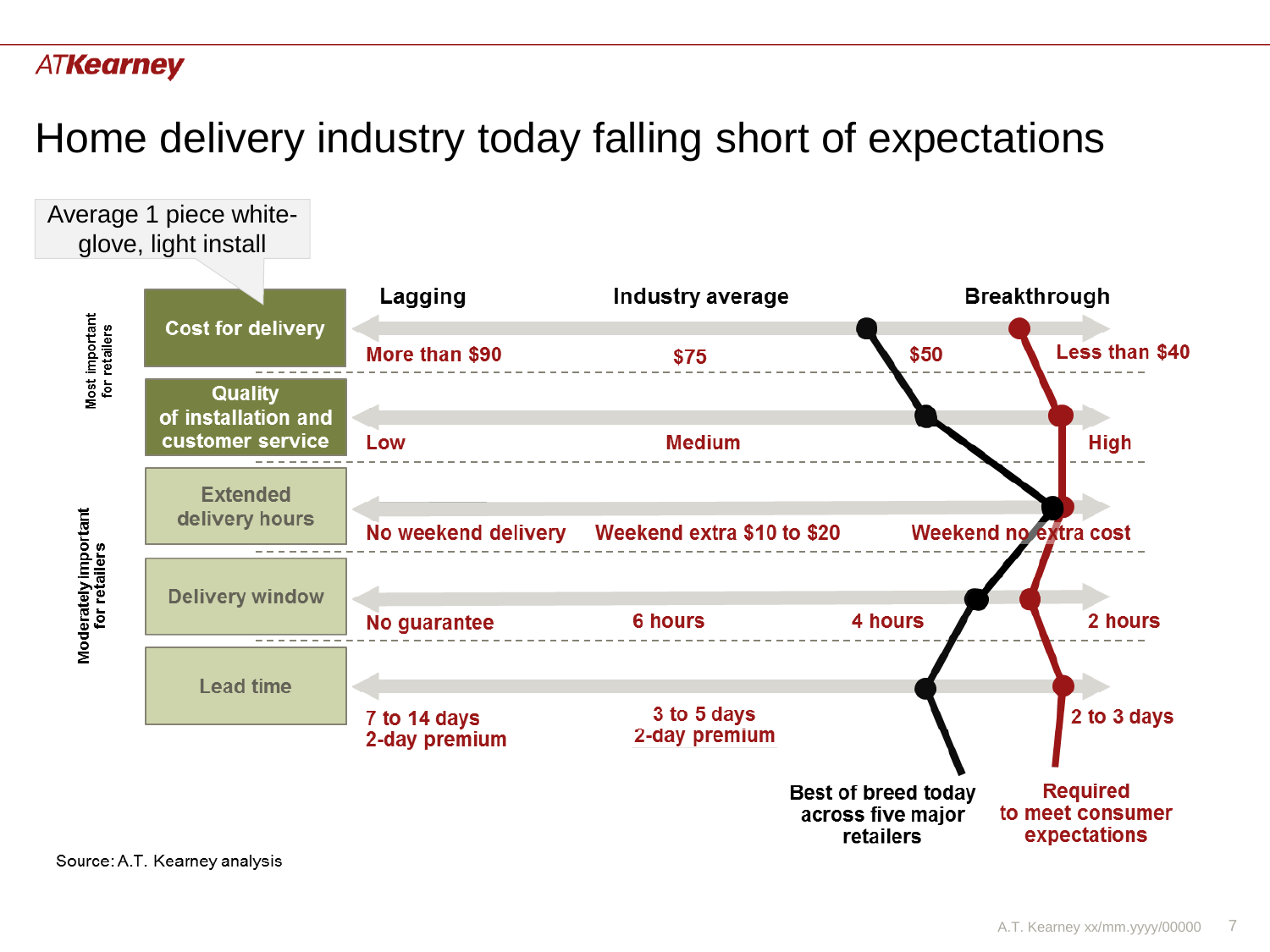# **Agenda**

# ■**Future market outlook**

- Trends and growth forecast
- Opportunities through the voice of the customer and consumer

# ■**Current value chain state –barriers to future promise**

- Provider/3PL Industry Structure
- Structural Impasse Today
- **National integrator – a breakthrough model?**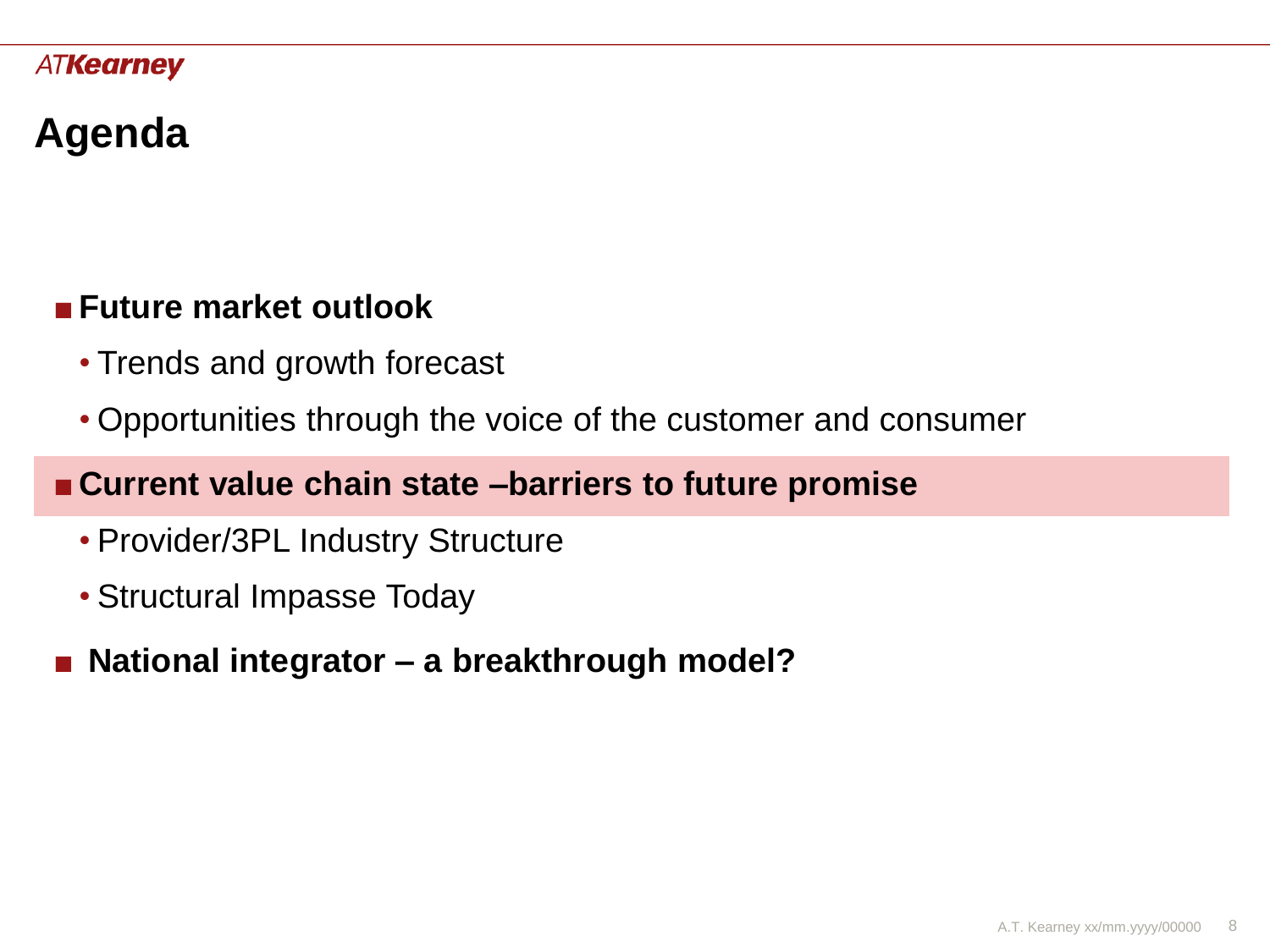The provider market is fragmented

**BBHD Market Share by Competitor - 2014**



**Estimated** 

### **Implications**

**The top 5 providers control less than 25% of the market**

**Significant geographic and supply chain role fragmentation**

**Low barrier to entry further drive fragmentation**

**Limited capital for innovation and differentiation**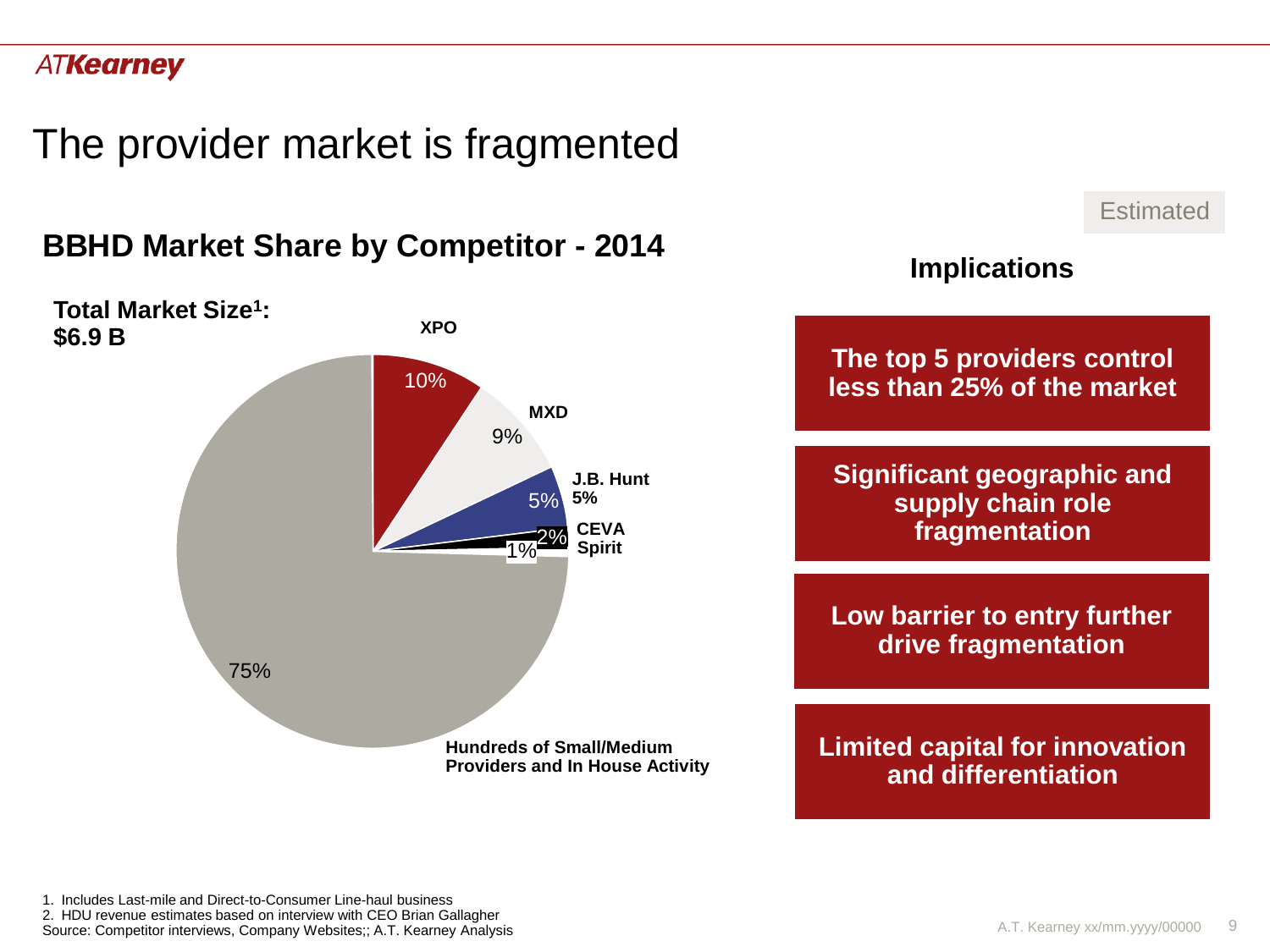Structural factors drive aggressive competition and low margins



**Implication: profit challenged regardless of demand growth; structural change needed**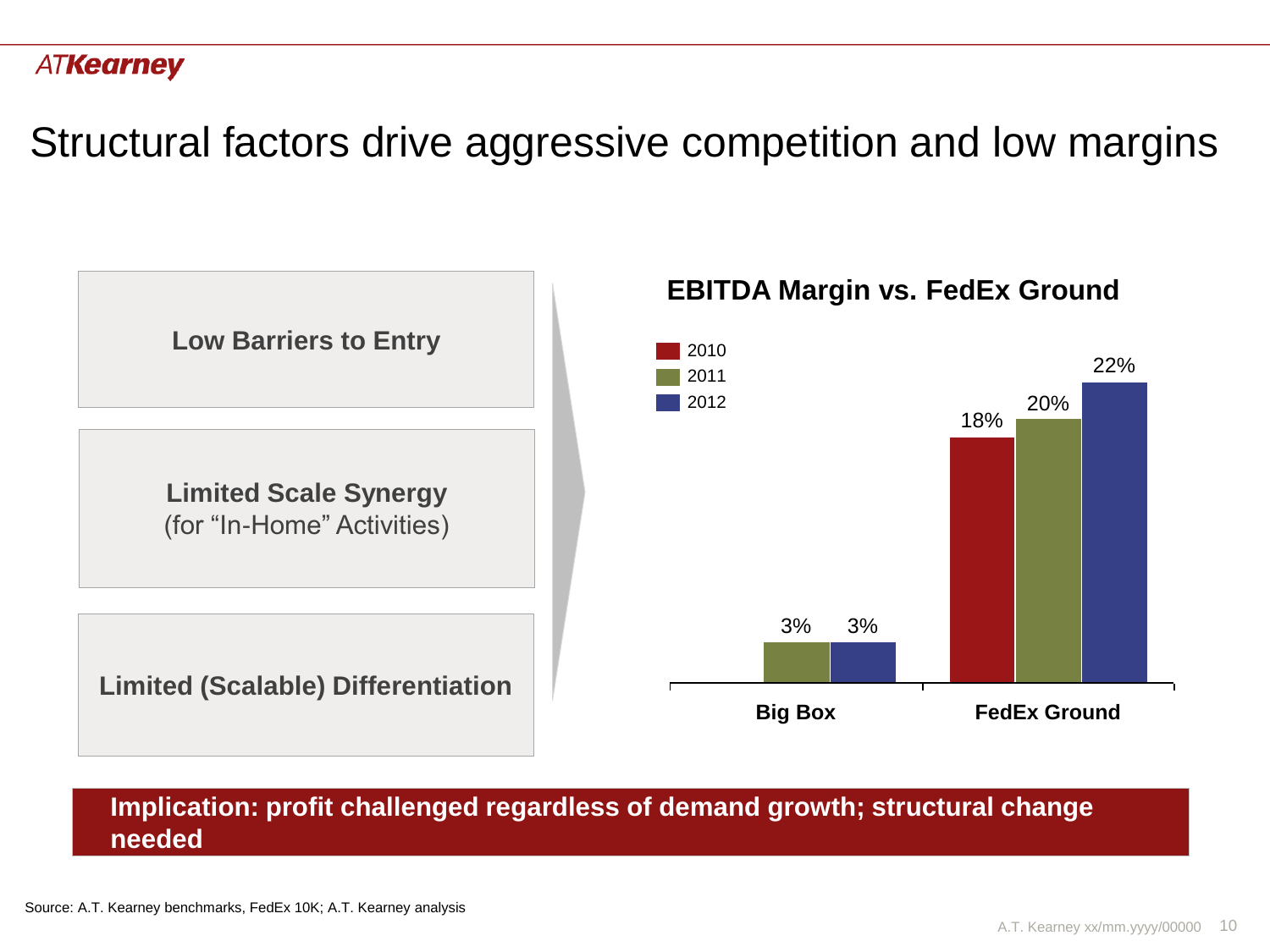# The entire industry value chain level is fragmented and subscale



- **Sub-scale volume**
	- Limited cross category co-mingling
	- Limited cross-retailer co-mingling
	- Limited appetite for technology investment
- **Fragmentation complexity**
	- ‒ Coordination complexity
	- ‒ Limited end-to-end view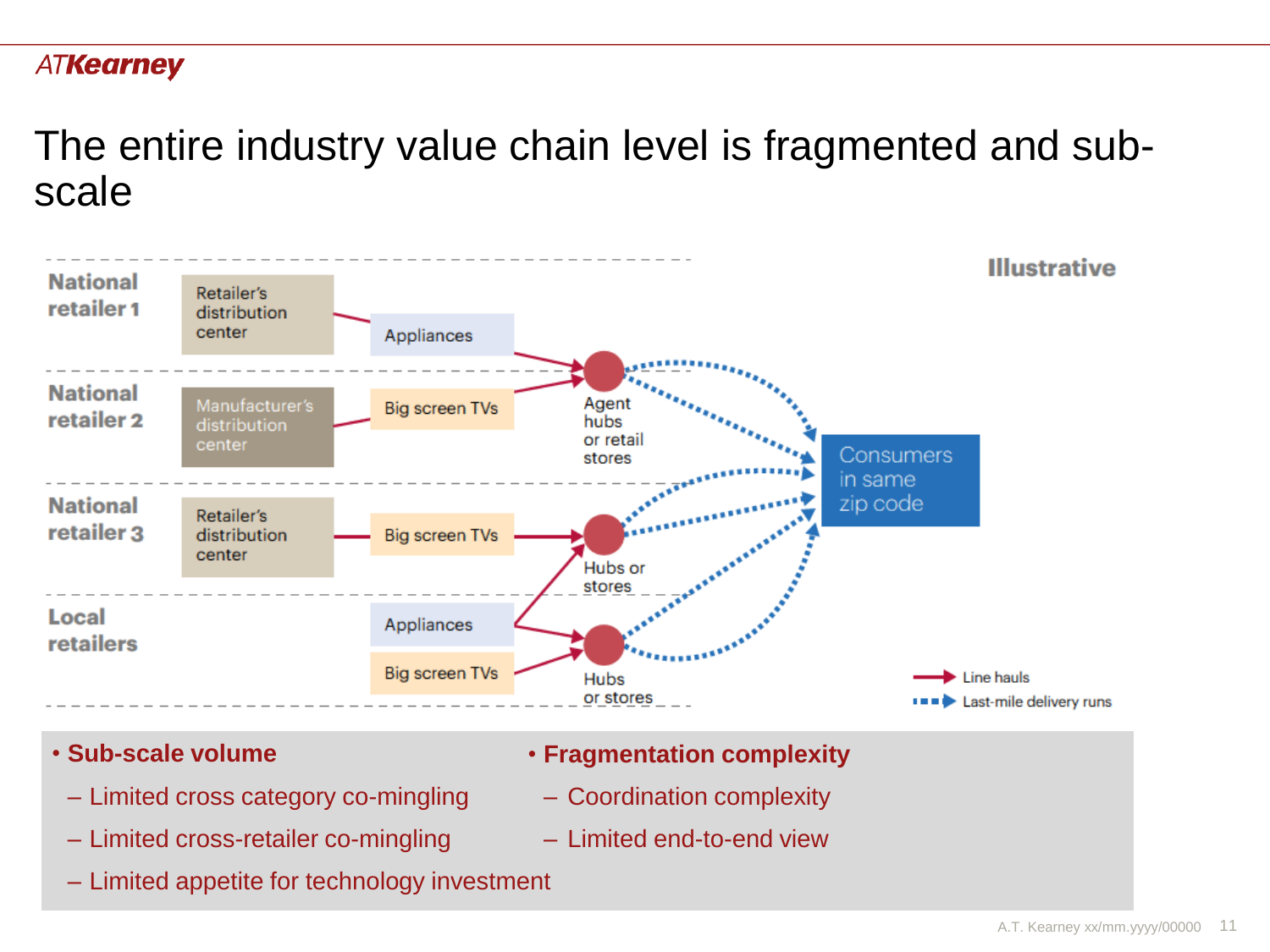Structural Impasse: all players recognize the problem, but structural barriers reinforce sub-optimal state

### **Challenges for Retailers and HDS Providers**



**Implication: negatively reinforcing! … simultaneous Retailer and Provider action needed**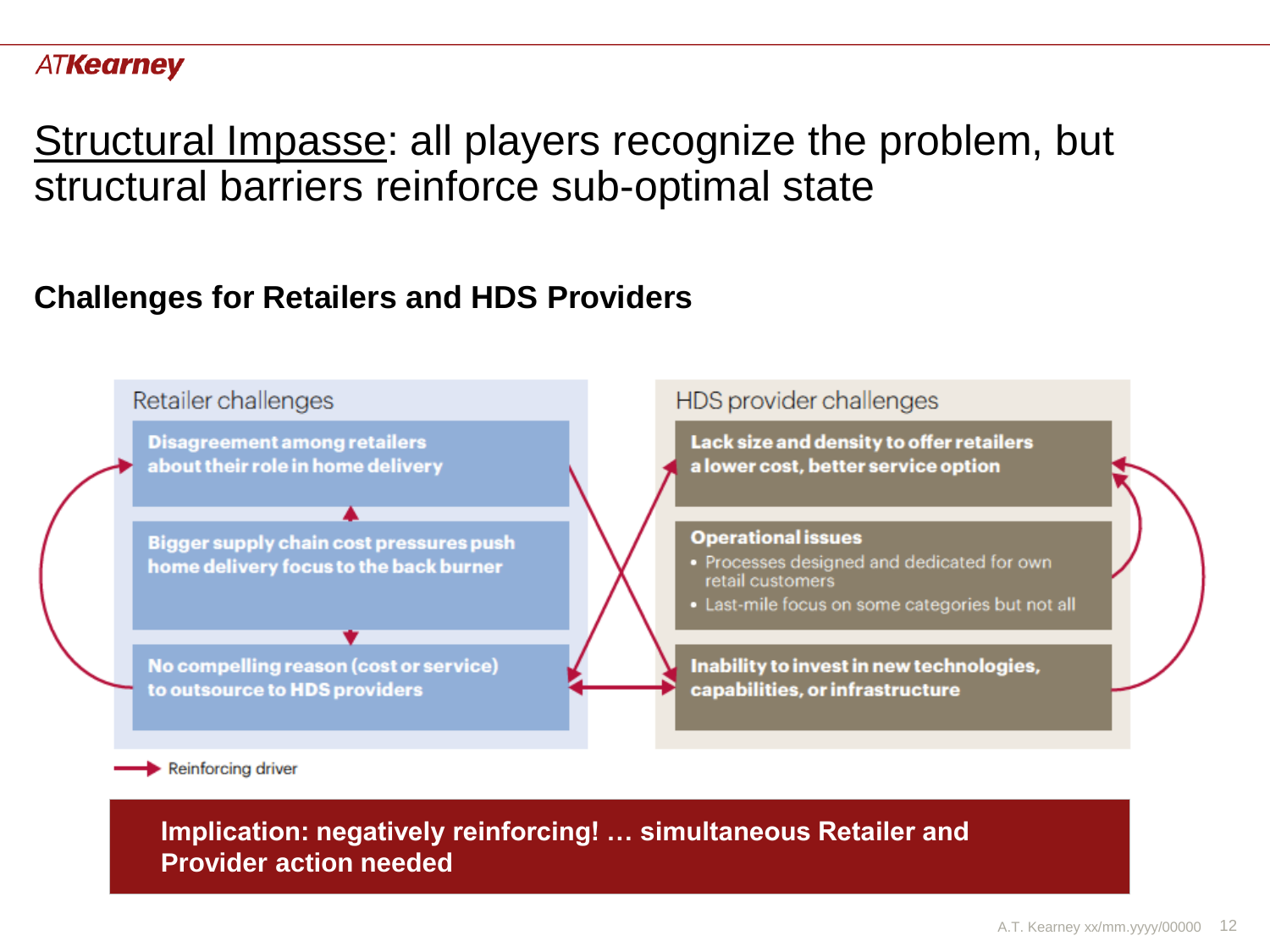# **Agenda**

# ■**Future market outlook**

- Trends and growth forecast
- Opportunities through the voice of the customer/consumer

# ■**Current value chain state –barriers to future promise**

- Provider/3PL Industry Structure
- Structural Impasse Today

# ■ **National integrator – a breakthrough model?**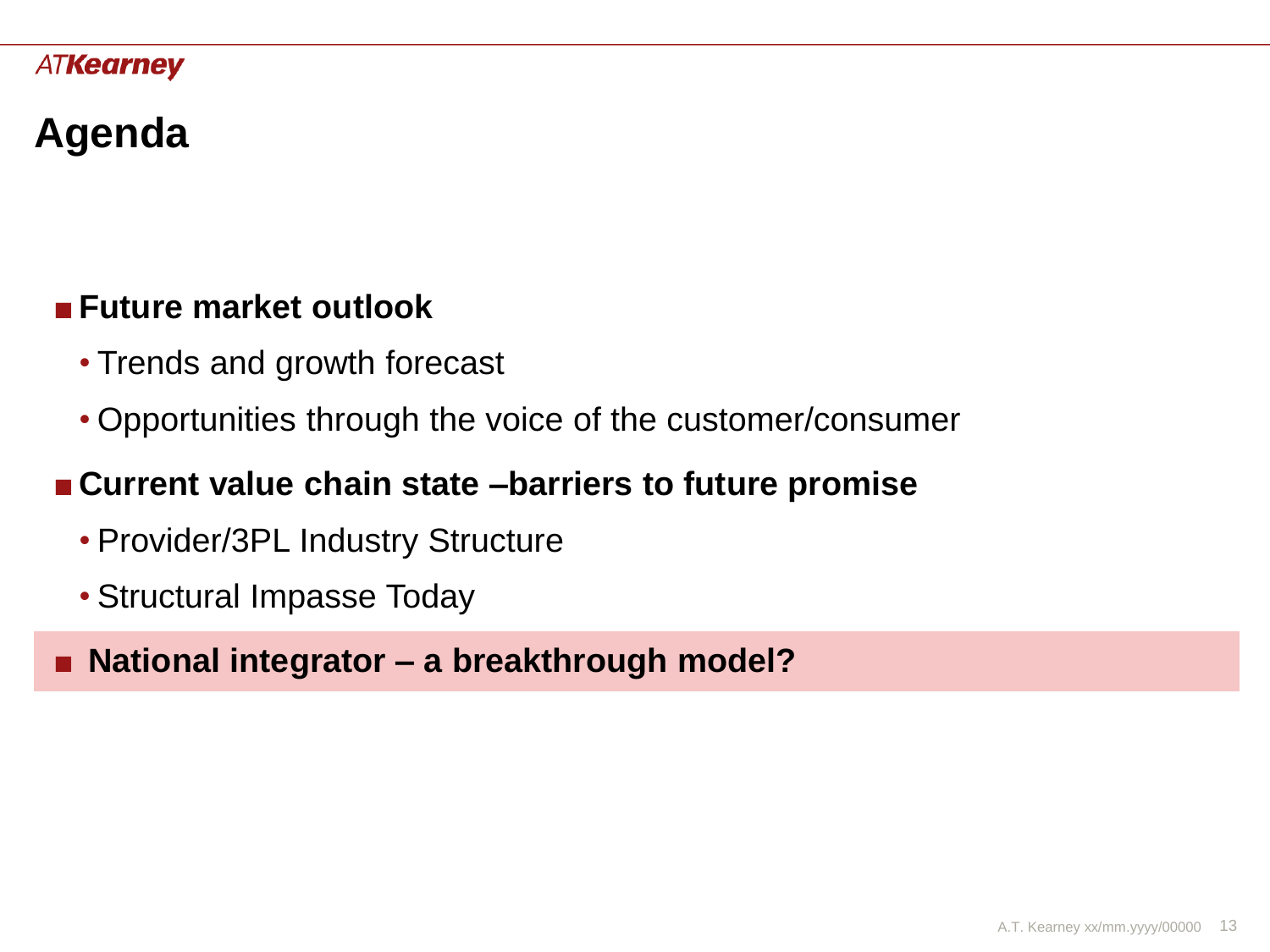# Solution thesis: creation of a (or several) Nationwide Home Delivery Service Integrator

# Call for a Nationwide HDS Integrator

A leading HDS integrator could solve today's retailer and HDS challenges (see figure 8). Similar to UPS and FedEx in parcel delivery, an integrator would be a national service provider that can offer an end-to-end (line haul and last mile) network with leading capabilities and technology to sustain best-in-class performance. Rather than being dedicated to a specific retailer or product category, an integrator serves a pool of clients. This emerging player could unlock value—building scale advantage and reducing coordination complexity—by performing a crucial set of integration activities that are thus far absent or underdeveloped.

Integration will encompass a variety of actions:

- Coordinate pooling across retailers to increase scale and density in last-mile delivery, thus reducing cost per delivery and increasing flexibility. Although the trucks and delivery uniforms would not be dedicated to one retailer, differentiation could occur at the point of delivery, for example by providing retailer-branded invoices and information packets and using wireless tablets to access retailer-specific product information.
- Configure last-mile delivery to commingle orders across categories.
- . Develop integrated system platforms for end-to-end order management and tracking visibility, enabling a seamless customer service experience from order to post-delivery.
- Develop software tools to improve productivity, such as route optimization and delivery management, and provide incentives for continuous improvement across downstream local delivery networks.
- . Establish a national training program to ensure consistent delivery quality.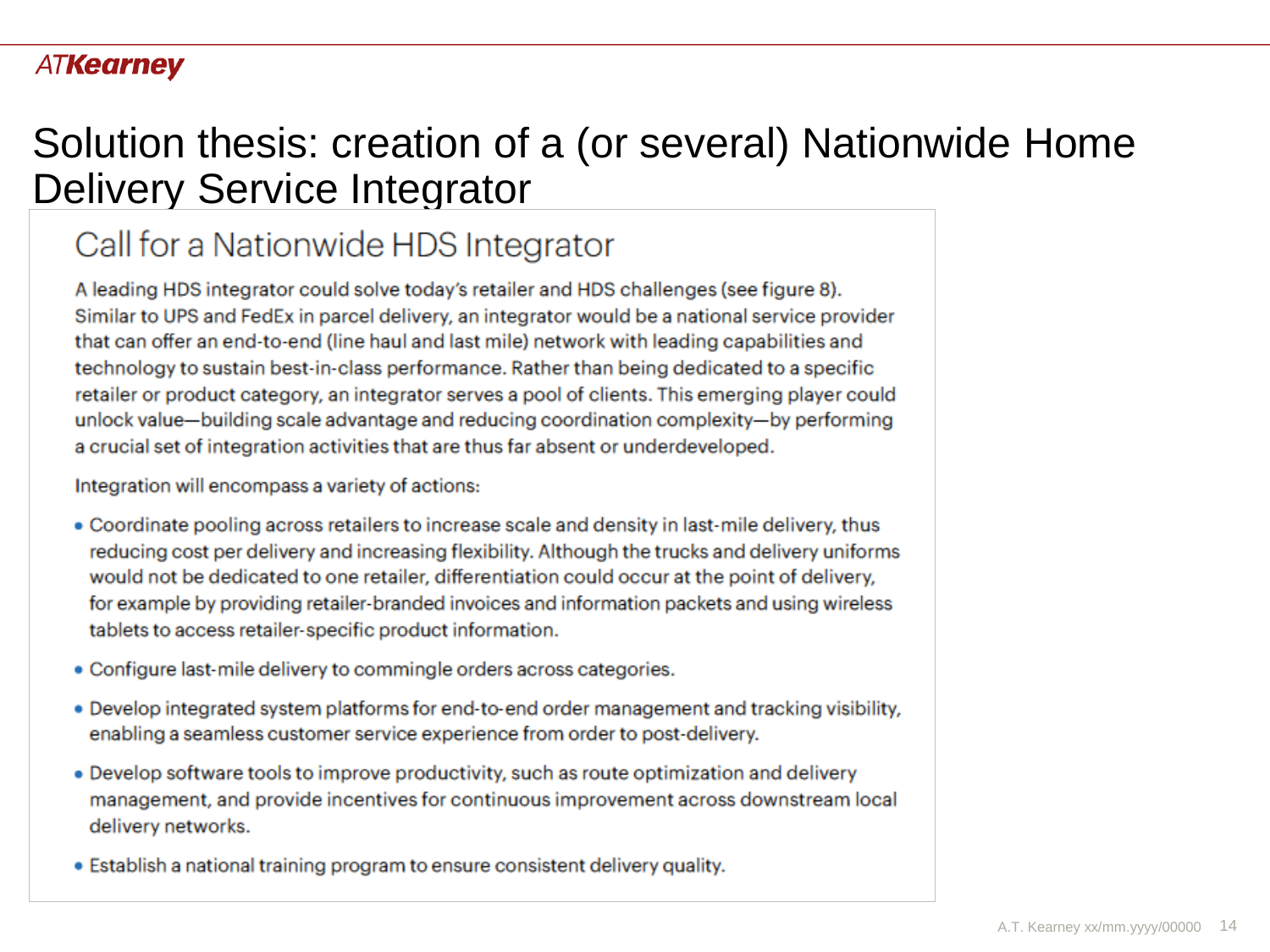# Home Delivery Service Integrator could transform the industry

#### Fragmented line-haul, hubs, and last-mile deliveries **National** retailer 1 Appliances **National** Agent retailer 2 hubs **Big screen TVs** or retail stores Consumers in same **National** zip code retailer 3 **Big screen TVs** 'Hubs stores Local Appliances retailers **Big screen TVs** Hubs or stores

- Fragmented delivery-truck density, limited scheduling flexibility
- Numerous IT systems
- Limited end-to-end visibility
- Inconsistent delivery and service training

**Fragmented home delivery** 

# Home delivery service integrator



- Maximum delivery-truck density, flexibility to schedule deliveries
- Integrated IT systems
- End-to-end visibility
- Uniform delivery and service training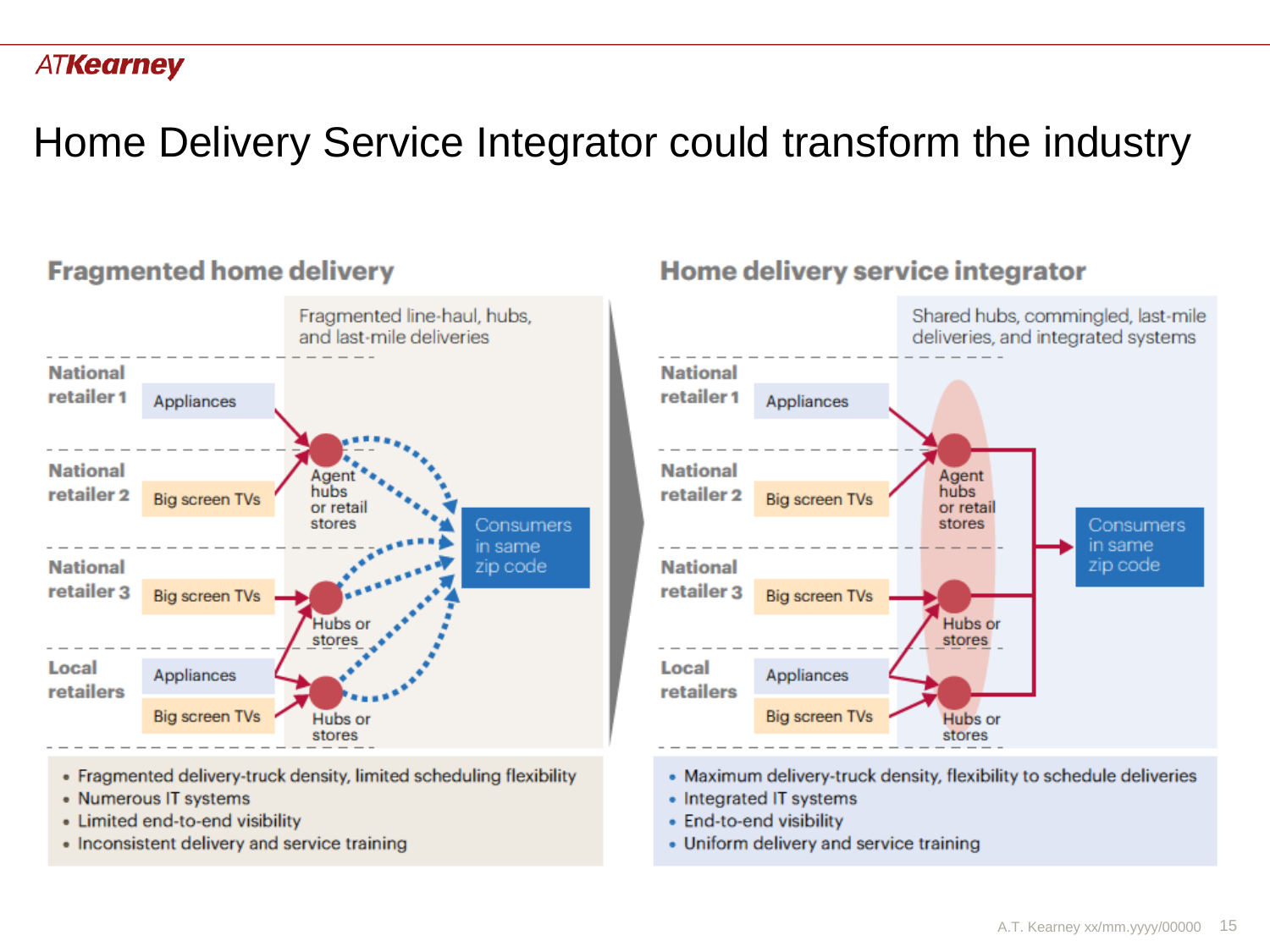**1**

# Strategic benefits to retailers and integrator

For retailers, an integrated HDS network provides strategic flexibility for large-format home deliveries, allowing them to meet their evolving business needs. Opting into the network will be smart for those seeking to capitalize on the breakthrough value of cross-firm scale and density, such as boutique online retailers or regional dealers; those that opt out, deciding not to pursue their own in-house home delivery, are likely to be large retailers seeking the lowest cost and best service. This provides an ideal outsourcing option with a small commitment of internal capital.



#### **Win-win cost savings from cross-retailer and cross-category volume**

Source: A.T. Kearney analysis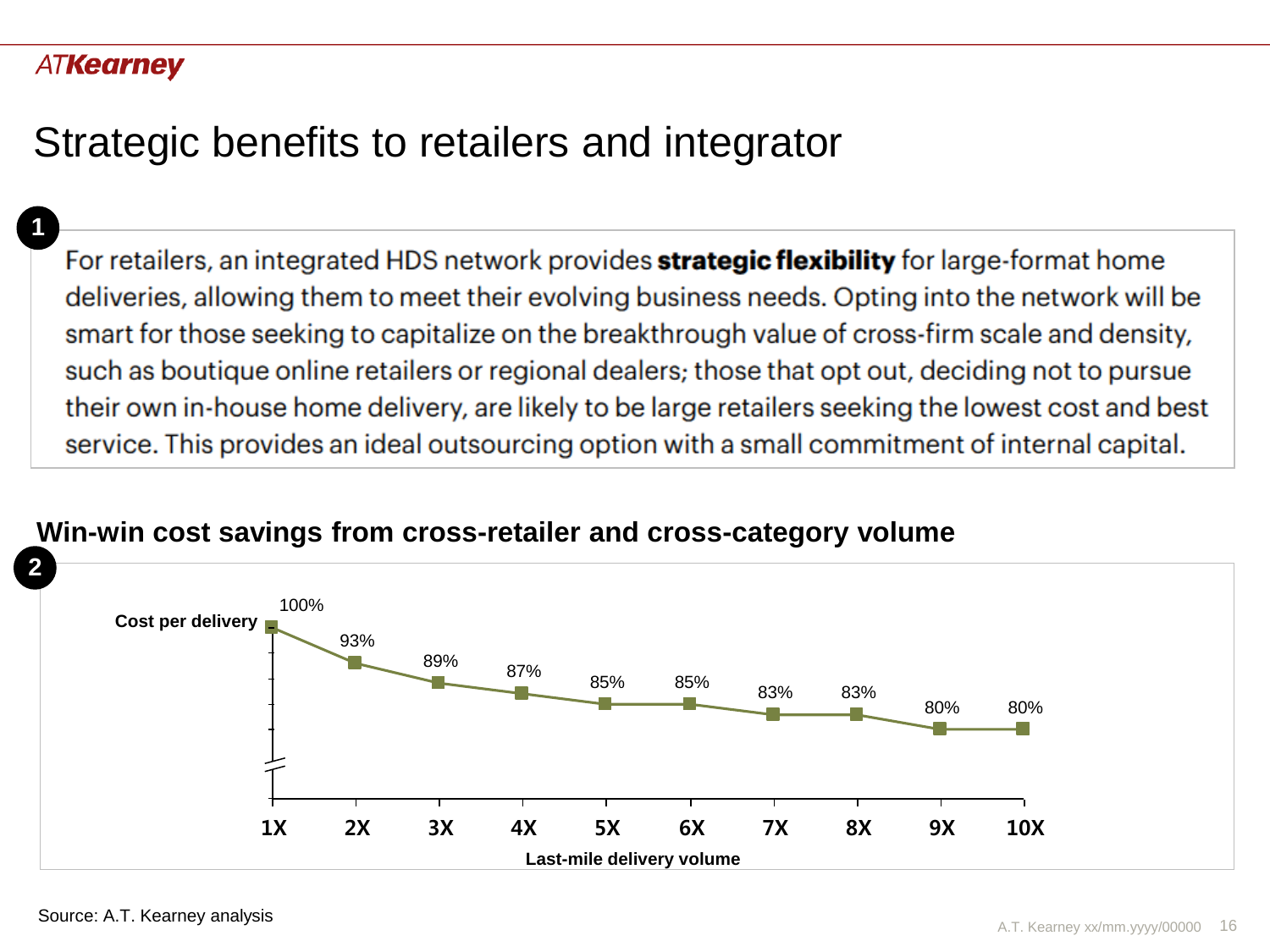XPO is making big acquisitions – could they catalyze formation of an asset-less national integrator model?

### **Home Delivery Provider Market**



# **XPOLogistics**

- Acquires **3PD**, largest asset-less LM provider
- OPTIMA Acquires **OPTIMA**, small asset-less LM **SERVICE SOLUTIONS** provider (technology/capability play) **11/'13**
	- Acquires **Pacer International**, a major US **TE PACER** intermodal / line-haul 3PL
	- Acquire **New Breed**, an omnichannel 3PL NB (.com fulfillment for large and small format)
- Acquires **Atlantic Central Logistics**  an asset-less East Coast last mile provider **07/'14**
- **08/'14 \$700MM funding** from 3 investment companies (22% equity stake)
- **06/'15** Additional **\$1.3B equity fund** raising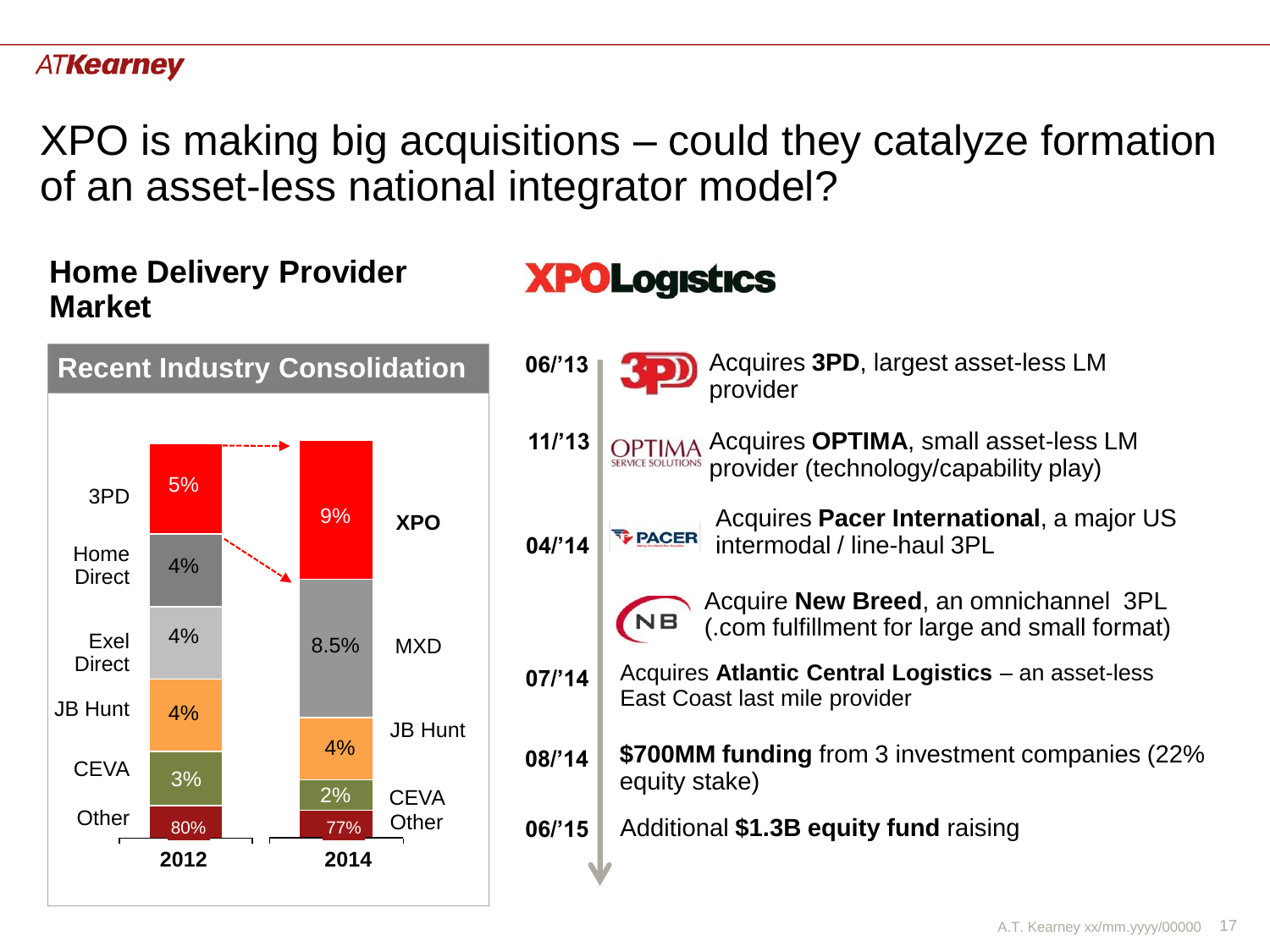# For discussion

- **What are the key challenges preventing the formation of a Nationwide HDS Integrator?**
	- ̶ What new capabilities and assets are required to build and establish an assetless National Integrator?
- **Can continued merger from XPO or MXD catalyze formation of a nationwide integrator?**
	- ‒ What is the minimum critical scale market share required ?
- **What can retailers do to accelerate and enable formation of a nationwide integrator?**
	- ‒ Allow Furniture co-mingling with other retailers?
	- ‒ Divest Furniture network assets and volume to provider?
- **Which retailers are in the best position today to tip the industry to enable formation of a nationwide integrator?**